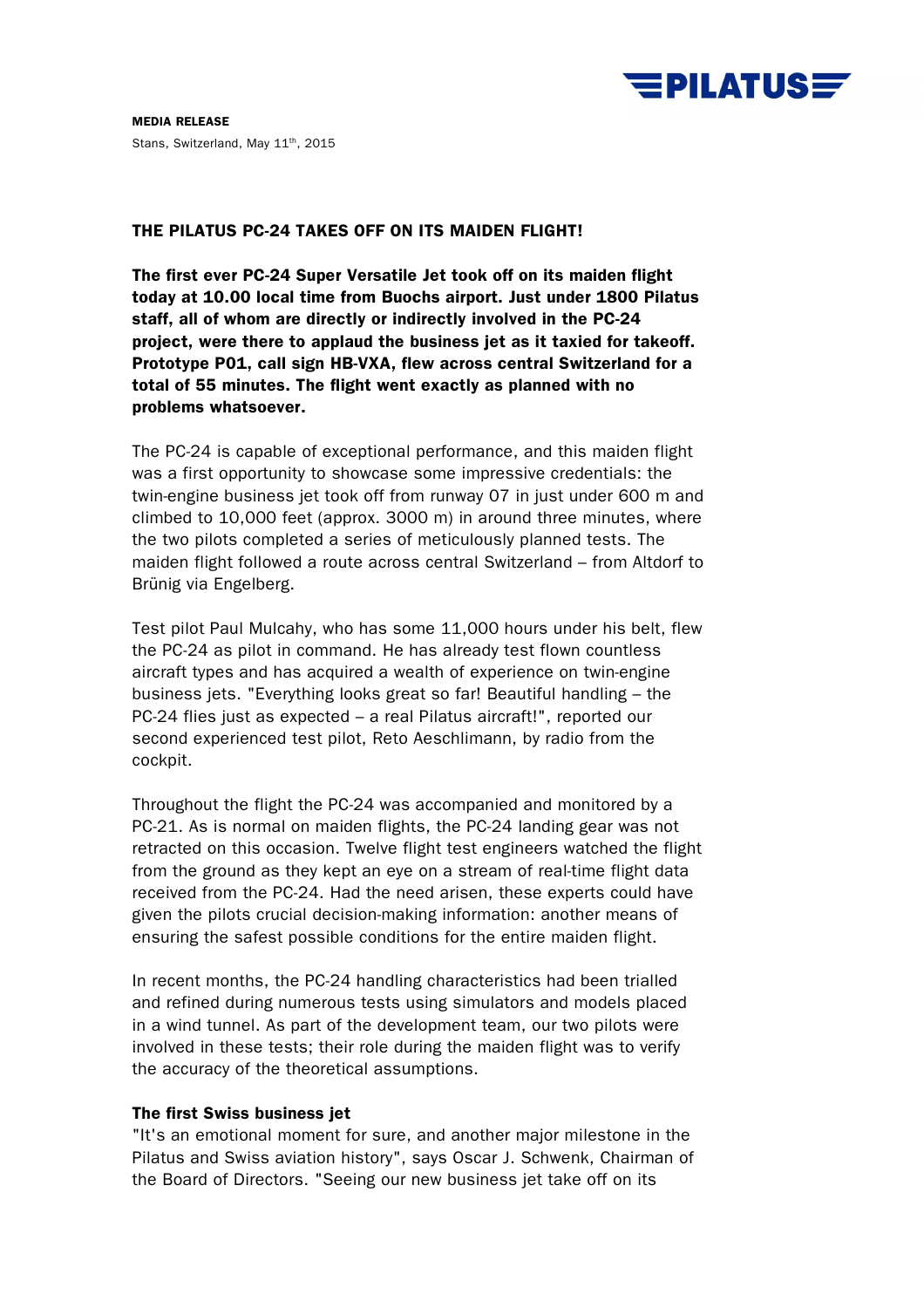

maiden flight is something we've worked very hard for, and dreamt about for a long time. Today, at last, that 'Swiss Dream' became a reality!" Like the other members of the test crew, Schwenk's face is a vision of delighted enthusiasm.

The onlookers burst into another round of applause as the wheels of the PC-24 gently came into contact with the tarmac. Paul Mulcahy earned more applause as he left the cockpit, saying to the crowd that this is "a real Pilatus aircraft!".

# **Challenging test flight programme**

A total of three PC-24 prototypes will be built and used to complete a rigorous test programme of some 2,300 hours over the next two years. Fewer than half those hours will actually be flown in Switzerland, the remainder will be flown elsewhere. Certification and initial deliveries of the first aircraft to come off the production line are planned from 2017.

Pilatus sold 84 PC-24's in the space of just 36 hours at last year's European Business Aviation Conference & Exhibition (EBACE) in May.

The PC-24 is the world's first business jet to be equipped with a cargo door as standard, with takeoff and landing performance that allows the use of very short and even unmade runways. The jet also boasts a spacious cabin with an interior which can be customised to accommodate individual customer needs. This is indeed a "Super Versatile Jet" – an aircraft designed for a wide variety of missions in line with specific requirements.

High-resolution photos of the maiden flight and raw video footage can be downloaded now from www.pilatus-aircraft.com.

# **Further information for the media is available from:**

Oscar J. Schwenk, Chairman of the Board of Directors Pilatus Aircraft Ltd, PO Box 992, 6371 Stans, Switzerland Telephone: +41 41 619 62 05 E-Mail: oschwenk@pilatus-aircraft.com

www.pilatus-aircraft.com